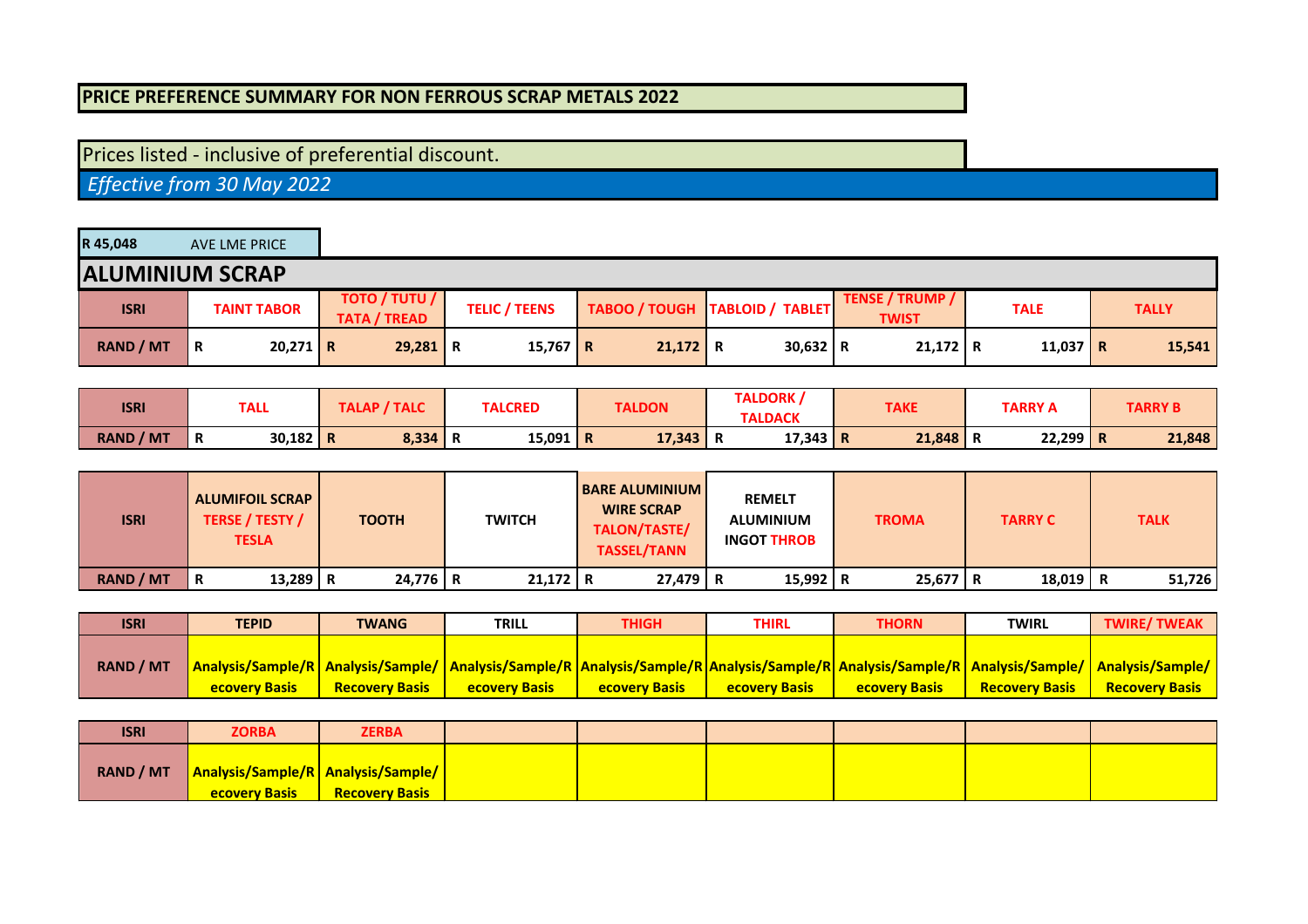| $\mathbf R$<br>147,789 | <b>AVE LME PRICE</b>                    |                                          |                                                |                                         |                                    |                                            |                                              |                                         |
|------------------------|-----------------------------------------|------------------------------------------|------------------------------------------------|-----------------------------------------|------------------------------------|--------------------------------------------|----------------------------------------------|-----------------------------------------|
| <b>ICOPPER SCRAP</b>   |                                         |                                          |                                                |                                         |                                    |                                            |                                              |                                         |
| <b>ISRI</b>            | No 1 Heavy Copper<br><b>Scrap Candy</b> | No 2 Scrap Copper<br><b>Cliff</b>        | <b>No 2 Scrap Copper</b><br><b>Birch/Cliff</b> | <b>Beryllium Copper</b><br><b>Scrap</b> | Light Copper Scrap<br><b>Dream</b> | <b>Copper Turnings</b>                     | No 1 Barebright<br><b>Copper Wire Barley</b> | <b>No 1 Copper Wire</b><br><b>Berry</b> |
| RAND / MT              | $122,665$ R<br>R.                       | 109,364                                  | Available on<br>request                        | $88,673$ R<br>R                         | $96,063$ R                         | $96,063$ R                                 | 127,098 R                                    | 122,665                                 |
| <b>ISRI</b>            | No 2 Copper Wire<br><b>Birch</b>        | No 1 Copper Wire<br><b>Nodules Clove</b> | No 2 Copper Wire<br><b>Nodules Cobra</b>       | Cocoa                                   | <b>SOUDRONIC</b><br><b>COPPER</b>  | <b>Drove</b>                               |                                              |                                         |
| <b>RAND / MT</b>       | 113,797 R<br>R.                         | 127,098   R                              | 113,797   R                                    | 110,841   R                             |                                    | 121,187 Analysis/Sample/R<br>ecovery Basis |                                              |                                         |

| <b>CUPRO</b>     | <b>J-NICKEL SCRAP</b> |       |   |       |       |       |       |       |  |  |
|------------------|-----------------------|-------|---|-------|-------|-------|-------|-------|--|--|
| <b>ISRI</b>      | <b>DAUNT</b>          |       |   |       |       |       |       |       |  |  |
| <b>RAND / MT</b> | R                     | #REF! | n | #REF! | #REF! | #REF! | #REF! | #REF! |  |  |

| <b>SCRAP BRASS AND BRONZE</b> |  |               |                                                           |                                              |                                           |                                               |                                                                |                              |
|-------------------------------|--|---------------|-----------------------------------------------------------|----------------------------------------------|-------------------------------------------|-----------------------------------------------|----------------------------------------------------------------|------------------------------|
| <b>ISRI</b>                   |  | <b>DRINK</b>  | <b>REFINERY BRASS IRED BRASS SOLIDS -</b><br><b>EBONY</b> | <b>RED BRASS</b><br><b>ITURNINGS - ENERV</b> | <b>OLD YELLOW</b><br><b>BRASS - HONEY</b> | LABEL / LACE /<br>LAKE / LAMB /<br>LARK/PALES | <b>YELLOW BRASS</b><br><b>TURNINGS - NOMAD</b><br><b>NOBLE</b> | 60/40 SOLIDS<br><b>NOBLE</b> |
| <b>RAND / MT</b>              |  | 73.155 R<br>R | 106.408 R                                                 | 79,806 R                                     | 79,806 R                                  | $93,107$ R                                    | $59,854$ R                                                     | 81,136                       |

| <b>ISRI</b>      | <b>CAND F METALS</b><br><b>GRAPE</b> | <b>CLEAN AUTO</b><br><b>RADIATORS -</b><br><b>OCEAN</b> | <b>NICKEL SILVER</b><br><b>TURNINGS - NIECE  </b> | <b>PARCH</b> | <b>NICKEL SILVER</b><br>SOLIDS MALIC | <b>BRASS SHAVINGS</b><br><b>NIGHT</b> |  |
|------------------|--------------------------------------|---------------------------------------------------------|---------------------------------------------------|--------------|--------------------------------------|---------------------------------------|--|
| <b>RAND / MT</b> | 86,456 R<br>Ð<br>n                   | $66,505$ R                                              | 71,825 R                                          | 86,456       | $109,068$   R                        | 78,476                                |  |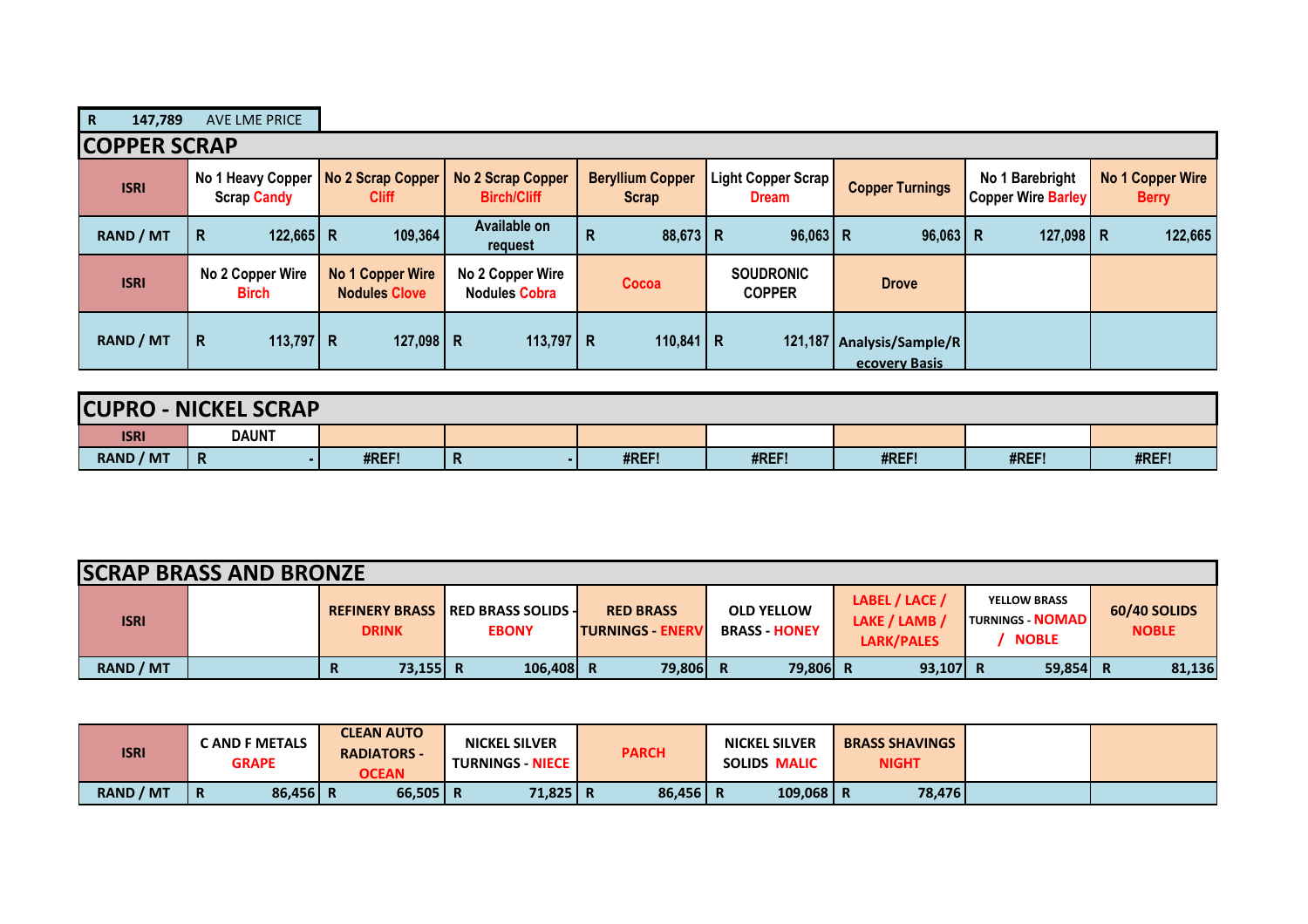| <b>EXOTIC METALS</b> |                      |                         |                         |                                  |                                  |                       |                      |  |  |
|----------------------|----------------------|-------------------------|-------------------------|----------------------------------|----------------------------------|-----------------------|----------------------|--|--|
| <b>ISRI</b>          | <b>CADMIUM SCRAP</b> | <b>IANTIMONY SCRAPI</b> | <b>TANTALUM SCRAP I</b> | <b>MANGANESE</b><br><b>SCRAP</b> | <b>GERMANIUM</b><br><b>SCRAP</b> | <b>VANADIUM SCRAP</b> | <b>GALLIUM SCRAP</b> |  |  |
| <b>RAND / KG</b>     | 13 R<br>Ð<br>R       | 73 I                    | 703 R<br>n              | 15                               | 6,243                            | 133<br>ĸ              | 3,081                |  |  |

| <b>ISRI</b>      | <b>INDIUM SCRAP</b> | NIOBIUM/<br><b>COLUMBIUM</b><br><b>SCRAP</b> | ZIRCONIUM/<br><b>HAFNIUM SCRAP</b> | <b>MOLYBDENUM</b><br><b>SCRAP</b> |  |  |
|------------------|---------------------|----------------------------------------------|------------------------------------|-----------------------------------|--|--|
| <b>RAND / KG</b> | $6,463$ R<br>n      | 301                                          | . .                                | 313                               |  |  |

| <b>ZINC SCRAP</b> |                                             |                                                          |                                                  |                                                          |                         |  |  |  |  |
|-------------------|---------------------------------------------|----------------------------------------------------------|--------------------------------------------------|----------------------------------------------------------|-------------------------|--|--|--|--|
| <b>ISRI</b>       | <b>OLD MIXED ZINC</b><br><b>SCRAP SCORE</b> | <b>OLD ZINC DIE</b><br><b>CAST SCRAP</b><br><b>SAVES</b> | <b>INEW ZINC DIE CASTI</b><br><b>SCRAP SCABS</b> | NEW PLATED ZINC<br><b>DIE CAST SCRAP</b><br><b>SCOPE</b> | <b>ZINC DROSS SHELF</b> |  |  |  |  |
| <b>RAND / MT</b>  | $35,723$ R<br>R                             | $38,470$ R                                               | 43,991 R                                         | 41,281                                                   | 24,700                  |  |  |  |  |

| <b>LEAD SCRAP</b> |                                  |                                                            |                                                                |                                            |                                   |  |  |  |  |  |  |
|-------------------|----------------------------------|------------------------------------------------------------|----------------------------------------------------------------|--------------------------------------------|-----------------------------------|--|--|--|--|--|--|
| <b>ISRI</b>       | MIXED SCRAP LEAD<br><b>RADIO</b> | <b>SCRAP LEAD</b><br><b>BATTERY PLATES</b><br><b>RAILS</b> | <b>DRAIN LEAD ACID</b><br><b>BATTERY SCRAP</b><br><b>RAINS</b> | <b>LEAD COVERED</b><br><b>CABLES RELAY</b> | <b>SCRAP LEAD</b><br><b>RAKES</b> |  |  |  |  |  |  |
| RAND / MT         | $22,767$ R<br>R                  | $18,171$ R                                                 | 11,929 R                                                       | 57,104                                     | 24,256<br>R                       |  |  |  |  |  |  |

| <b>IMAGNESIUM SCRAP</b> |                                       |                                 |                    |                                       |  |  |  |  |  |  |
|-------------------------|---------------------------------------|---------------------------------|--------------------|---------------------------------------|--|--|--|--|--|--|
| <b>ISRI</b>             | <b>OLD MAGNESIUM</b><br><b>WALNUT</b> | <b>TURNINGS</b><br><b>WORLD</b> | <b>CLIPS WAFER</b> | <b>ENGRAVER PLATES</b><br><b>WINE</b> |  |  |  |  |  |  |
|                         |                                       |                                 |                    |                                       |  |  |  |  |  |  |
| <b>RAND / MT</b>        | $21,084$ R<br>Ð<br>R                  | $6,103$ R                       | $27,188$ R         | 24,136                                |  |  |  |  |  |  |

| <b>TIN SCRAP</b> |                  |   |                        |  |                     |                        |  |              |  |  |  |
|------------------|------------------|---|------------------------|--|---------------------|------------------------|--|--------------|--|--|--|
|                  |                  |   | <b>BLOCK TIN SCRAP</b> |  | <b>PEWTER SCRAP</b> | <b>HIGH TIN BABITT</b> |  |              |  |  |  |
|                  | <b>ISRI</b>      |   | <b>RANCH</b>           |  | <b>RANKS</b>        | <b>SCRAP RAVES</b>     |  | <b>DROSS</b> |  |  |  |
|                  | <b>RAND / MT</b> | R | 489,936   R            |  | 381,037 R           | 353,830 R              |  | 108,899.29   |  |  |  |